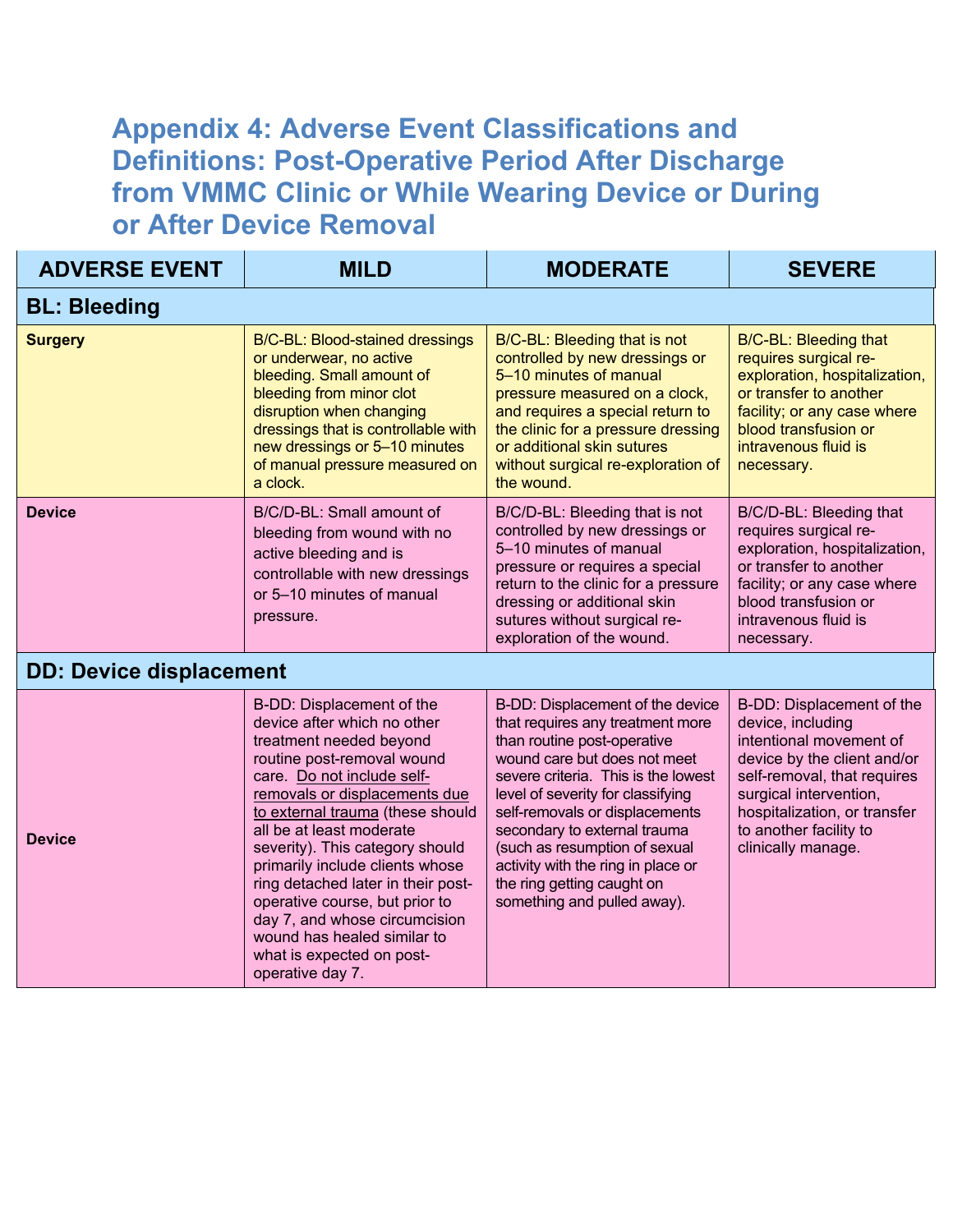| <b>ADVERSE EVENT</b>                              | <b>MILD</b>                                                                                                                                                                     | <b>MODERATE</b>                                                                                                                                                                                                                                                                                                                               | <b>SEVERE</b>                                                                                                                                                                                                                                                                                                                    |
|---------------------------------------------------|---------------------------------------------------------------------------------------------------------------------------------------------------------------------------------|-----------------------------------------------------------------------------------------------------------------------------------------------------------------------------------------------------------------------------------------------------------------------------------------------------------------------------------------------|----------------------------------------------------------------------------------------------------------------------------------------------------------------------------------------------------------------------------------------------------------------------------------------------------------------------------------|
| <b>IN: Infection</b>                              |                                                                                                                                                                                 |                                                                                                                                                                                                                                                                                                                                               |                                                                                                                                                                                                                                                                                                                                  |
| <b>Surgery (B/C-IN)</b><br>and<br>Device (B/D-IN) | B/C/D-IN: Erythema or traces of<br>serous discharge or infective<br>process noted at wound margin.<br>No intervention other than<br>improved wound hygiene.                     | B/C/D-IN: Discharge from the<br>wound, painful swelling with<br>erythema, or elevated<br>temperature that requires use of<br>oral antibiotics.                                                                                                                                                                                                | B/C/D-IN: Cellulitis or<br>abscess of the wound, or<br>infection severe enough to<br>require surgical<br>intervention,<br>hospitalization, or<br>intravenous or<br>intramuscular antibiotics.                                                                                                                                    |
| <b>PA: Pain</b>                                   |                                                                                                                                                                                 |                                                                                                                                                                                                                                                                                                                                               |                                                                                                                                                                                                                                                                                                                                  |
| <b>Surgery</b>                                    | B/C-PA: Client complaints of<br>pain, not requiring more than<br>standard post-operative<br>analgesics and considered<br>within normal thresholds<br>associated with surgery.   | B/C-PA: Pain serious enough to<br>result in disability (as evidenced<br>by loss of work or cancellation<br>of normal activities) that lasts for<br>at least 1 day after surgery.                                                                                                                                                              | <b>B/C-PA: Pain serious</b><br>enough to result in<br>disability (as evidenced by<br>loss of work or cancellation<br>of normal activities) lasting<br>2 or more days after<br>surgery.                                                                                                                                           |
| <b>Device</b>                                     | B/C/D-PA: Client complaints of<br>pain, not requiring more than<br>standard post-operative<br>analgesics and considered<br>within normal thresholds<br>associated with surgery. | B/C/D-PA: Pain serious enough<br>to result in disability (as<br>evidenced by inability to work or<br>perform activities of daily living)<br>lasting for at least 1 day after<br>device placement or removal.<br>For programmes that utilize a<br>visual analogue scale (VAS) for<br>rating severity, a VAS score of<br>5-7 (on a 1-10 scale). | B/C/D-PA: Pain serious<br>enough to result in<br>disability (as evidenced by<br>inability to work or perform<br>activities of daily living)<br>lasting 2 or more days<br>after device placement or<br>removal. For programmes<br>that utilize a VAS for rating<br>severity of pain, a VAS<br>score of 8-10 (on a 1-10<br>scale). |

## **SD: Scarring/disfigurement/poor cosmetic result; torsion; insufficient skin removal; excess skin removal; injury to penis**

| Scarring/disfigurement/<br>poor cosmetic result;<br>excess skin removal | Scarring-complaints by client in<br>the absence of discernible<br>abnormal<br>scarring/disfigurement.                                                                                                                             | Scarring-Discernible but re-<br>operation not required. Usually<br>noticed first by the client and<br>reported to the provider.                                                                                                                                      | Scarring-Discernible and<br>requires re-operation or<br>referral/transfer to another<br>facility.                                                                                                                                                                     |
|-------------------------------------------------------------------------|-----------------------------------------------------------------------------------------------------------------------------------------------------------------------------------------------------------------------------------|----------------------------------------------------------------------------------------------------------------------------------------------------------------------------------------------------------------------------------------------------------------------|-----------------------------------------------------------------------------------------------------------------------------------------------------------------------------------------------------------------------------------------------------------------------|
| <b>Surgery (C-SD)</b><br>and<br>Device (D-SD)                           | Torsion of penis-torsion present<br>but does not cause pain or<br>discomfort.<br>Insufficient skin removal-<br>prepuce extends over the<br>coronal margin but less than<br>one-third of the glans is covered<br>in flaccid state. | Torsion of penis-torsion present<br>that causes mild pain or<br>discomfort with erection but<br>does not require surgery to<br>correct.<br>Insufficient skin removal-<br>prepuce partially covers glans<br>when flaccid but surgical<br>correction is not necessary. | <b>Torsion of penis-torsion</b><br>present. Erections are<br>painful and client cannot<br>tolerate the appearance,<br>discomfort, or pain.<br>Surgery needed for<br>correction.<br>Insufficient skin removal-<br>prepuce covers most of the<br>glans when flaccid and |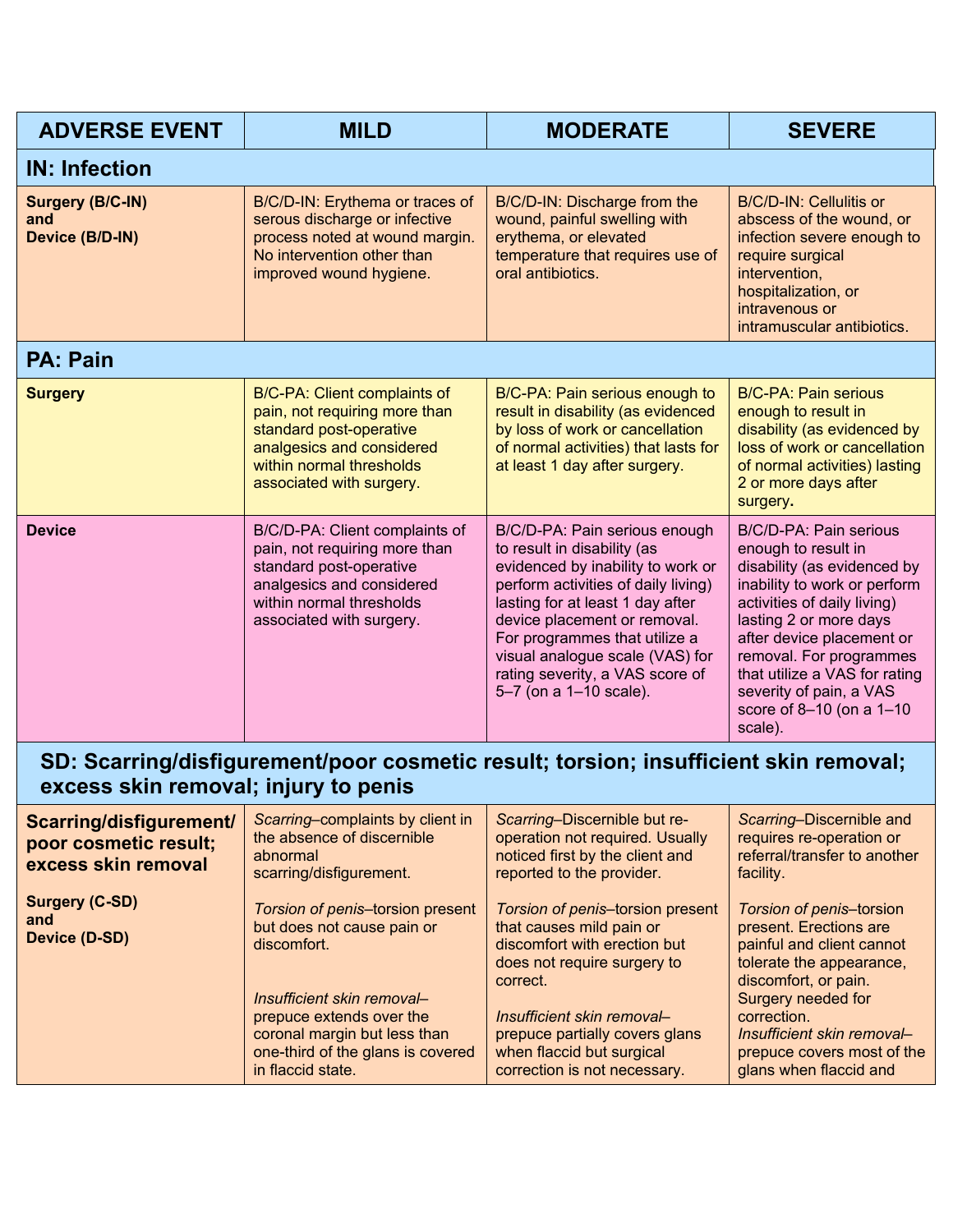| <b>ADVERSE EVENT</b>                         | <b>MILD</b>                                                                                                                                  | <b>MODERATE</b>                                                                                                                                                                                                                             | <b>SEVERE</b>                                                                                                                                                                                                                                                                                                                                                                                                                                                                                                                                                                                                                                                                                                                |
|----------------------------------------------|----------------------------------------------------------------------------------------------------------------------------------------------|---------------------------------------------------------------------------------------------------------------------------------------------------------------------------------------------------------------------------------------------|------------------------------------------------------------------------------------------------------------------------------------------------------------------------------------------------------------------------------------------------------------------------------------------------------------------------------------------------------------------------------------------------------------------------------------------------------------------------------------------------------------------------------------------------------------------------------------------------------------------------------------------------------------------------------------------------------------------------------|
|                                              |                                                                                                                                              |                                                                                                                                                                                                                                             | surgical correction is<br>necessary.                                                                                                                                                                                                                                                                                                                                                                                                                                                                                                                                                                                                                                                                                         |
| <b>Injury to penis</b><br><b>Surgery</b>     | B/C-SD: Injury to penis-bruising<br>or abrasion, or limited superficial<br>laceration, or burn injury not<br>requiring additional dressings. | B/C-SD: Injury to penis-<br>significant laceration or burn<br>injury requiring either prolonged<br>follow-up care and attention, or<br>repeated or additional<br>dressings, but not requiring<br>surgical correction or<br>hospitalization. | B/C-SD: Injury to penis-<br>significant injury including<br>laceration or severed<br>portion of glans; damage<br>to the urethra or shaft<br>laceration with ongoing<br>bleeding that requires<br>hospitalization,<br>development of a fistula,<br>transfer or transfusion; or<br>significant burn injury<br>leading to significant<br>tissue necrosis/loss.<br><b>Laceration or severed</b><br>tissue should be evident<br>at the time of surgery but<br>severe diathermy burns<br>or even coagulation of<br>blood in the whole penis<br>may not be evident until<br>a day or two later. In the<br>case of diathermy<br>urethral injury, leakage of<br>urine through the<br>circumcision wound may<br>occur some days later. |
| Injury to penis<br><b>Device</b>             | B/C/D-SD: Limited superficial<br>injury not requiring additional<br>intervention.                                                            | B/C/D-SD: Bruise, abrasion or<br>small laceration of the glans or<br>shaft requiring pressure<br>dressing, but surgical repair is<br>not required.                                                                                          | B/C/D-SD: Injury that<br>requires surgical<br>intervention to stop<br>bleeding or to repair.<br>Severing of the glans or<br>shaft, injury to urethra or<br>development of a fistula<br>is also considered a<br>severe AE.                                                                                                                                                                                                                                                                                                                                                                                                                                                                                                    |
| <b>Excess skin removal</b><br><b>Surgery</b> | B/C-SD: Excess skin removal-<br>slight tightening of the skin<br>observed; no surgical correction<br>needed.                                 | B/C-SD: Excess skin removal-<br>pulling of scrotal skin onto the<br>penile shaft, wound disruption or<br>disruption of sutures due<br>tension on stitches.                                                                                  | <b>B/C-SD: Excess skin</b><br>removal-wound<br>appearance is such that<br>the wound has gaping<br>edges or large or deep<br>defects such that without<br>revision, there would be<br>significant scar formation.                                                                                                                                                                                                                                                                                                                                                                                                                                                                                                             |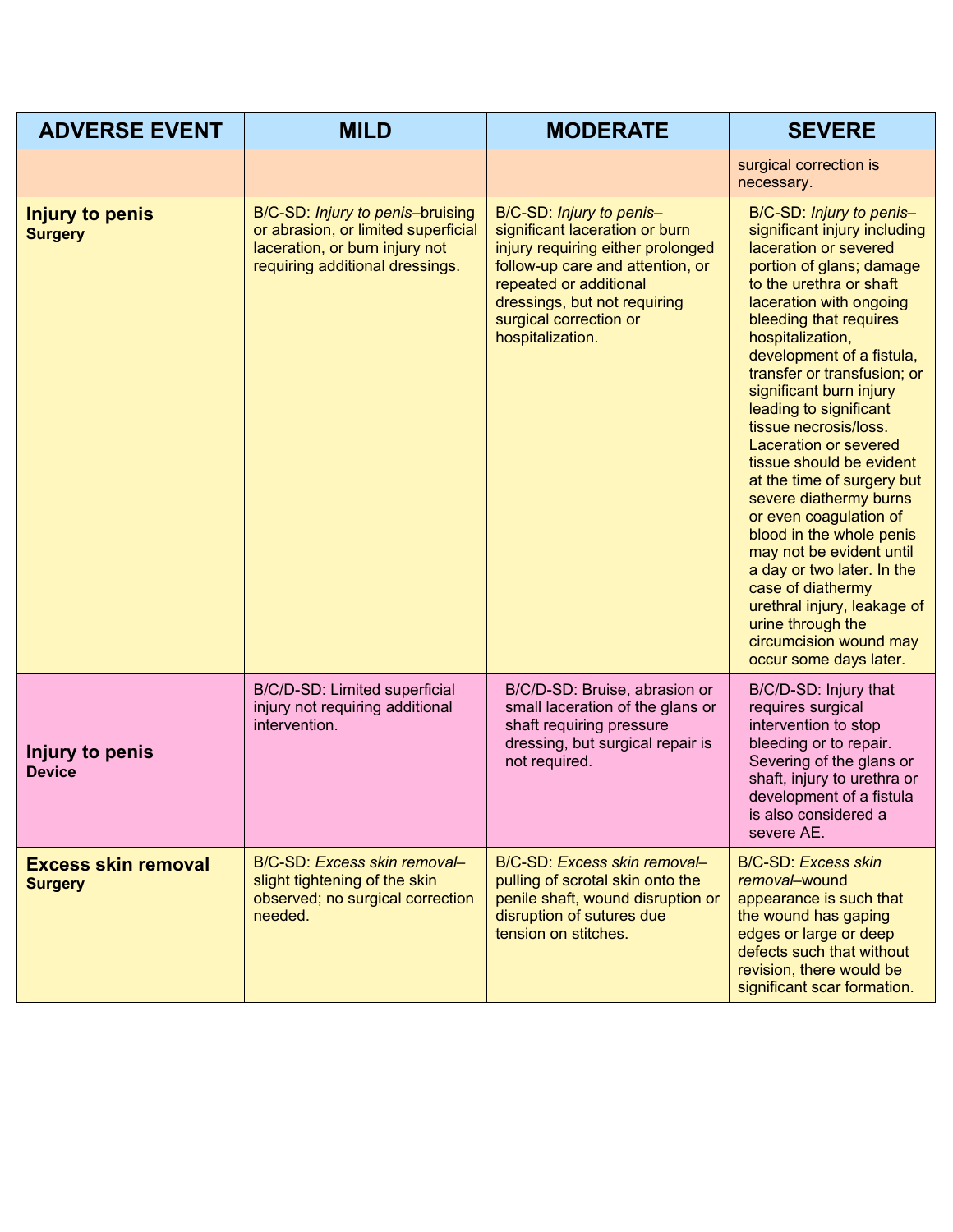| <b>ADVERSE EVENT</b>                                 | <b>MILD</b>                                                                                                                               | <b>MODERATE</b>                                                                                                                                               | <b>SEVERE</b>                                                                                                                                                                                           |
|------------------------------------------------------|-------------------------------------------------------------------------------------------------------------------------------------------|---------------------------------------------------------------------------------------------------------------------------------------------------------------|---------------------------------------------------------------------------------------------------------------------------------------------------------------------------------------------------------|
| <b>Excess skin removal</b><br><b>Device</b>          | D-SD: Excess skin removal-<br>slight tightening of the skin<br>observed; no surgical correction<br>needed.                                | D-SD: Excess skin removal-<br>pulling of scrotal skin onto the<br>penile shaft and wound<br>disruption.                                                       | D-SD: Excess skin<br>removal-wound<br>appearance is such that<br>the wound has gaping<br>edges or large or deep<br>defects such that without<br>revision, there would be<br>significant scar formation. |
| SX: Sexual effects/undesirable sensory changes       |                                                                                                                                           |                                                                                                                                                               |                                                                                                                                                                                                         |
| <b>Surgery (C-SX)</b><br>and<br><b>Device (D-SX)</b> | C/D-SX: Occasional inability to<br>have erection or dissatisfaction<br>with sexual performance, no<br>psycho-behavioural<br>consequences. | C/D-SX: Post-operative<br>changes that consistently impair<br>or preclude sexual function for 3<br>to 6 months after surgery not<br>present prior to surgery. | C/D-SX: Post-operative<br>changes that consistently<br>impair or preclude sexual<br>function for greater than 6<br>months after surgery that<br>were not present prior to<br>surgery.                   |
| <b>WD: Wound disruption</b>                          |                                                                                                                                           |                                                                                                                                                               |                                                                                                                                                                                                         |
| <b>Surgery</b>                                       | B/C-WD: Wound disruption but<br>not extensive enough to require<br>suturing for wound closure (<1.0<br>$cm)$ .                            | B/C-WD: Wound disruption<br>extensive enough to require<br>suturing or other clinical<br>intervention but not surgery, (><br>$1.0 \text{ cm}$ ).              | B/C-WD: Surgical re-<br>exploration or repair is<br>required, or<br>referral/transfer to another<br>facility or hospitalization is<br>required.                                                         |
| <b>Device</b>                                        | D-WD: Wound disruption but not<br>extensive enough to require<br>suturing for wound closure.                                              | D-WD: Muco-cutaneous gap ><br>1.0 cm in width, but no exposure<br>of deeper tissue                                                                            | D-WD: Wound disruption<br>exposing tissue deeper<br>than subcutaneous tissue<br>or requiring surgical<br>intervention such as<br>suturing or debridement.                                               |